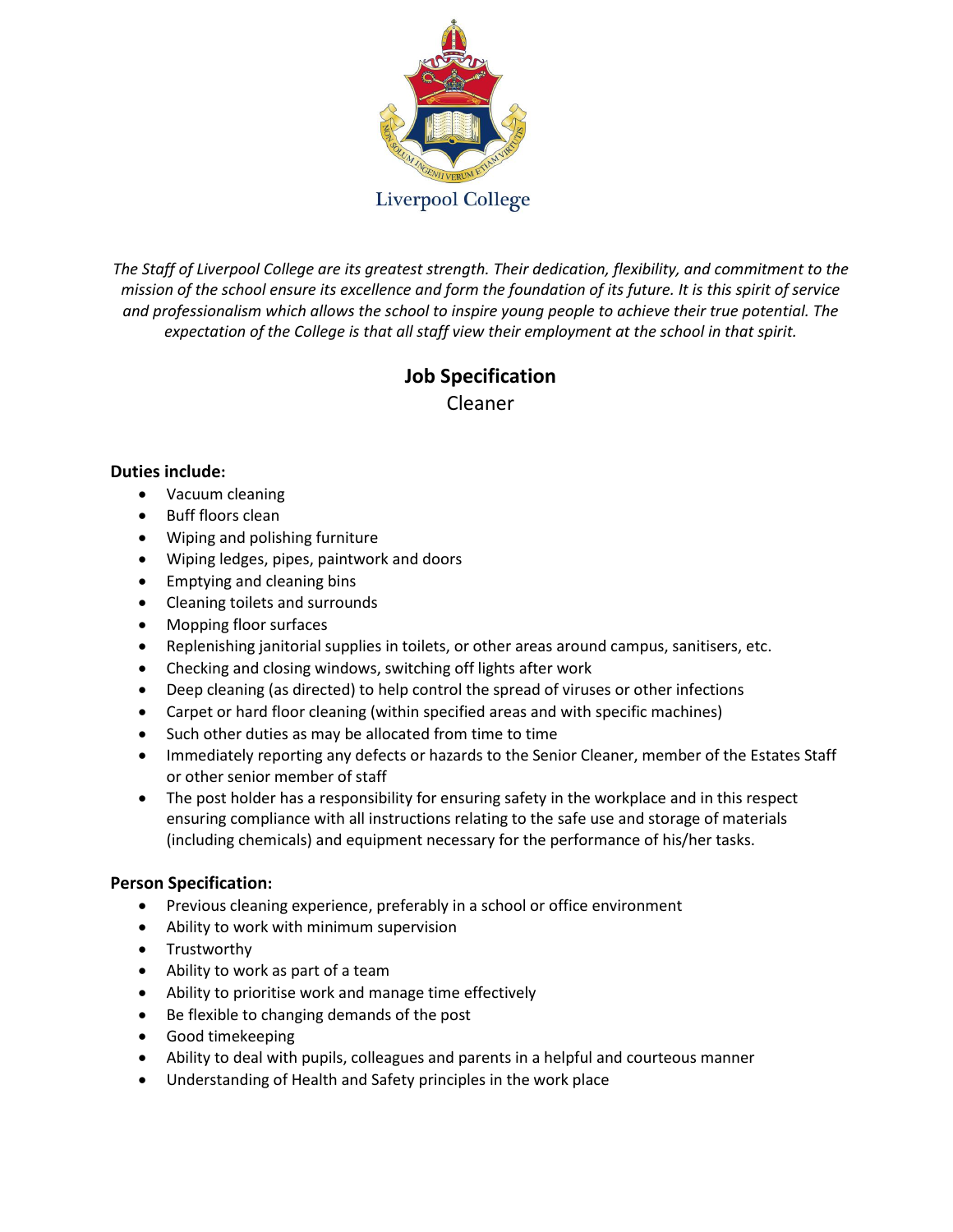#### **Health and Safety:**

The post holder will be responsible for health and safety in the area under his/her control on a day-to-day basis and must ensure, as far as is reasonably practicable, that he/she is familiar with all relevant Health and Safety legislation and recommendations and these are observed within his/her areas of responsibility. Any accident in the post holder's area during his/her working time must be recorded in the accident book.

| <b>Reporting to:</b>    | The Vice Principal of Operations and Senior Cleaner.                                                                                                                                                                           |
|-------------------------|--------------------------------------------------------------------------------------------------------------------------------------------------------------------------------------------------------------------------------|
| <b>Responsible for:</b> | The efficient and effective operation of cleaning services within Liverpool College.                                                                                                                                           |
| Liaising with:          | Senior Cleaner and Cleaning Colleagues.                                                                                                                                                                                        |
| <b>Working Time:</b>    | Liverpool College operates for approximately 37 weeks of the year (term time)<br>and there are additional cleaning requirements during holiday periods (6 weeks)<br>to prepare the school for re-opening.                      |
|                         | The following opportunities are available:                                                                                                                                                                                     |
|                         | OPTION 1: 12.50 hours per week (4.00pm – 6.30pm)<br>Monday to Friday during term time (37 weeks) plus an extra 6 weeks during<br>holiday periods over the year (total 43 weeks).<br>SALARY: £5,675 per annum                   |
|                         | OPTION 2: 16.25 hours per week (3.15pm - 6.30pm)<br>Monday to Friday during term time (37 weeks) plus an extra 6 weeks during<br>holiday periods over the year (total 43 weeks).<br>SALARY: £7,378 per annum                   |
|                         | Please note that the extra 6 weeks work during school holiday periods are<br>optional and the stated salary will be adjusted to account for that if applicants do<br>not wish to have the extra 6 weeks included.              |
| Salary:                 | Annual salaries as stated above are based on the new National Living Wage rate<br>(e.g. £9.50 per hour for over 23's as at 01.04.22), for a total of 43 weeks work,<br>plus pro-rata holiday pay (inclusive of bank holidays). |
| DBS:                    | All candidates will be required to have an Enhanced and Child Barred List<br>DBS Check, as they will be working within an educational environment                                                                              |

*All staff members are eligible to use the school's commercial gym (LC Sports) free of charge which is open to staff and members of the public outside of school hours (evenings and weekends).* 

*Furthermore, if a staff member has been employed continuously by Liverpool College for two years or more and they wish to apply for their child to attend Liverpool College, their application will be considered under the oversubscription criteria applying to staff children, which means there is a greater possibility for staff children to gain a place at the College if there are places available within their year group.*